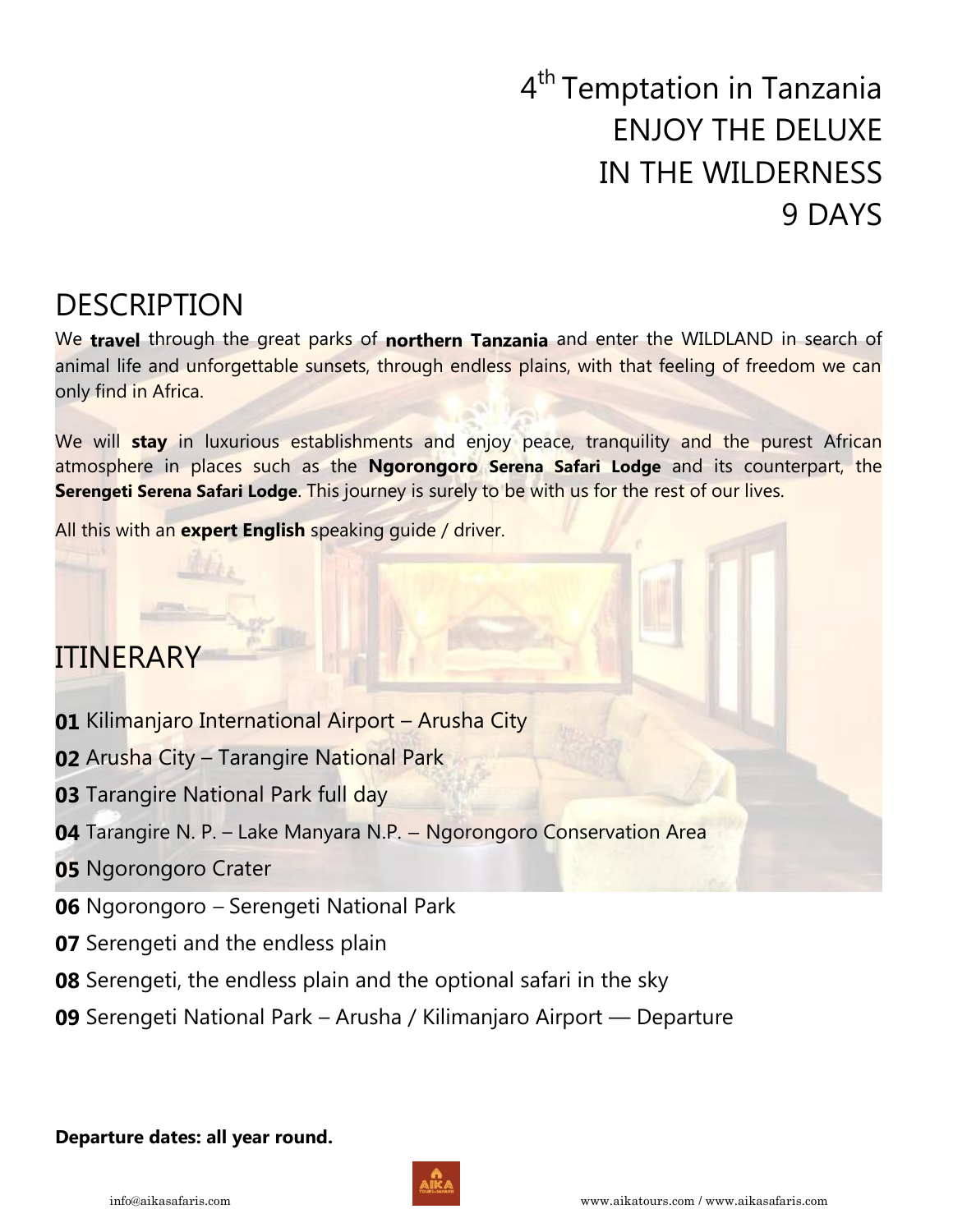## DETAILED ROUTE

**01 KILIMANJARO AIRPORT – ARUSHA CITY:** You will meet our professional safari quide and driver arrival to Kilimanjaro International

Airport. Transfer to your hotel or lodge for overnight. The next morning, you will be briefed on your safari by our representative. This is a good opportunity for any questions or concerns to be brought up.

Your stay: Your first night in Arusha will offer a half-board stay at the Arusha Coffee Lodge, "an aromatic and sensory experience". The Arusha Coffee Lodge is an oasis in the vibrant northern town of Arusha. Overpowered by the solemn presence of Mount Meru, this lodge will meet all your expectations in quality, service and location. Located in a coffee state, offers relaxation and a first encounter with Tanzanian hospitality before beginning our journey. Half-board package includes accommodation, dinner and 'a la carte' breakfast. There is no better way to start Exploring Tanzania than spending your first night in this fantastic lodge.

Arusha Coffee Lodge: <https://www.elewanacollection.com/arusha-coffee-lodge/at-a-glance>

### **02 ARUSHA CITY – TARANGIRE NATIONAL PARK:** We will begin our day enjoying the

calmness of the lodge and the flora in

its magnificent garden. We will meet our English-speaking guide around 9:30 am and soon, we will be on our way to Tarangire National Park, the first stop in our African adventure. There is a lot to be seen before we reach our destination though.

From our safari vehicle 4×4, we will have our first encounter with the beautiful vast landscape, splashed with Maasai huts. While relaxing in the car, we can observe the daily routines, walking long distances or herding their cattle. Our quide will proceed with the entrance at the gate and then, we will be taken to our lodge to settle in Tarangire Sopa Lodge. It will be time then to enjoy a hot lunch in the pleasant dining room of this excellent lodge, after which, we will dive directly into our first game drive. Our safari guide will direct us while searching the great and famous colony of elephants living there. With no doubt, we will be awed by the image of the baobab trees decorating this spectacular park. This afternoon will be used to fully explore every corner of the park, looking for lions, leopards, giraffes, impalas, buffalos and many more. With the sunset, we will drive back to the lodge for a hot shower and a rest.

Your stay: You will be introduced tonight to the famous Sopa Lodge. In Tarangire, the Tarangire Sopa Lodge is famous for discretion, attention and good food. The service provided is impeccable and we are convinced that you will enjoy your stay here. Your Fullboard package includes all meals: breakfast, lunch and dinner.

Tarangire Sopa Lodge: <https://www.sopalodges.com/tarangire-sopa-lodge/the-lodge>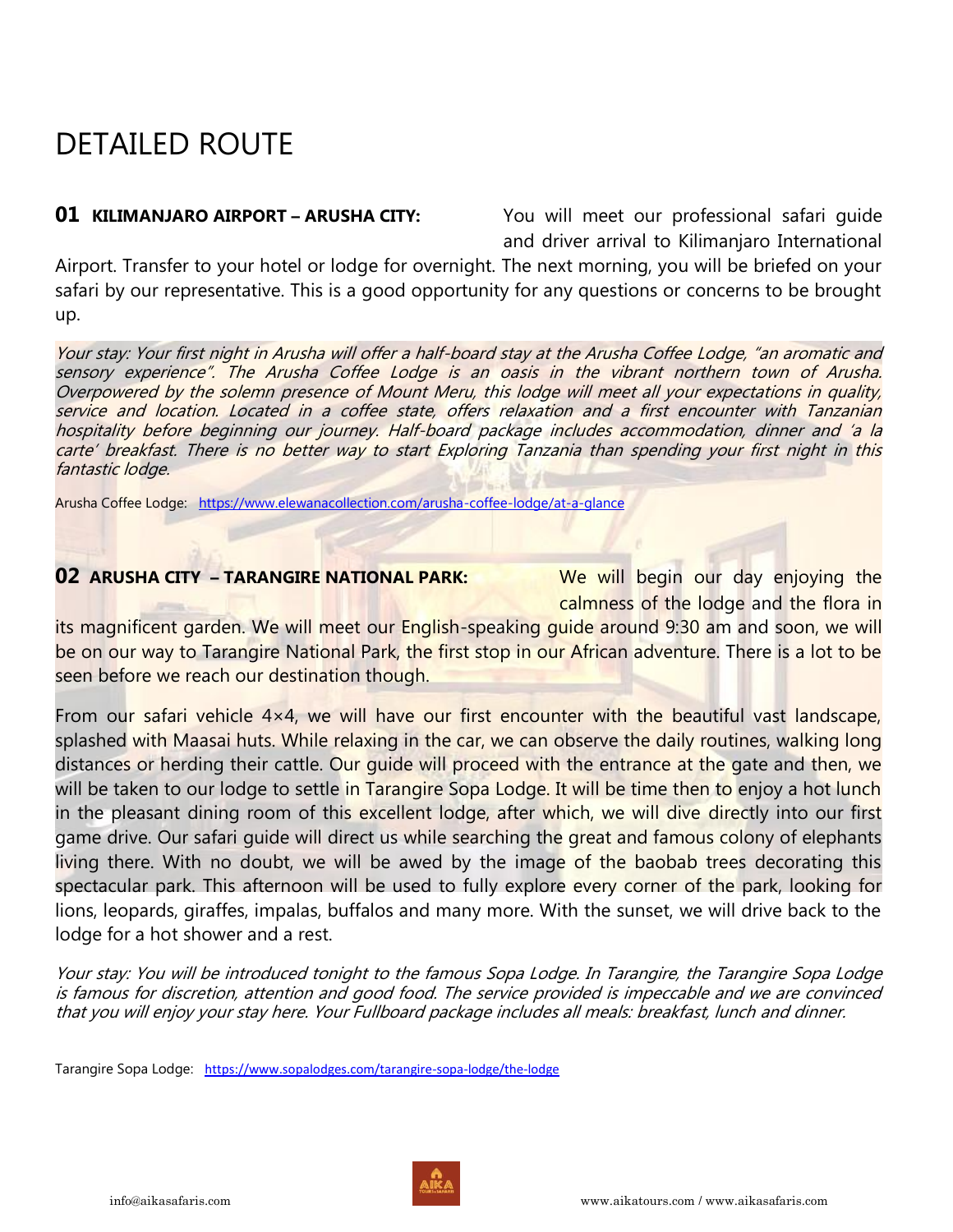**03 TARANGIRE NATIONAL PARK FULL DAY:** Our first morning safari will take place soon after breakfast. Tarangire is well-known for

large numbers of elephants, but also around 550 species of birds, migratory wildebeests, zebras, buffalos, impalas, gazelles, hartebeests, elands and much more that we will try to find for you. Tarangire rives and lagoons offer a constant source of water for wild animals, which gives us the opportunity to observe then when drinking and with luck, hunting where the game is secure. The swamps and its emerald green reaching to where your eyes can will definitely move you. At noon, we will drive back to the lodge for hot lunch. It will be up to us to decide between an afternoon game drive and relax and rest at the lodge.

Your stay: You will be introduced tonight to the famous Sopa Lodge. In Tarangire, the Tarangire Sopa Lodge is famous for discretion, attention and good food. The service provided is impeccable and we are convinced that you will enjoy your stay here. Your Full board package includes all meals: breakfast, lunch and dinner.

Tarangire Sopa Lodge: <https://www.sopalodges.com/tarangire-sopa-lodge/the-lodge>

**04 TARANGIRE N.P. – LAKE MANYARA N.P. — NGORONGORO CONSERVATION AREA:**

We will drive to the Lake Manyara National Park after breakfast at the lodge that we are now leaving behind. Here, we will engage ourselves in the search for sneaky but famous tree-climbing lion. This park is also famous for the large troops of baboons, but also many elephants, zebras and many more wild animals. At noon we will leave the park and head to the massive Ngorongoro crater. We will have our hot lunch at the delightful Ngorongoro Serena Safari Lodge, followed by a free evening of leisure. This will be an experience like no other.

Your stay: You will be introduced to the Serena Lodges today by staying today at the Ngorongoro Serena Safari Lodge. The service given to all guests is with no doubt one of the most important things to highlight in this classic and well regarded lodge in Eastern Africa. The food and the relaxed atmosphere will welcome you after a long day in game drive. The views will make you daydream. Your Full-board package includes all meals: breakfast, lunch and dinner.

Ngorongoro Serena Safari Lodge: <https://www.serenahotels.com/serenangorongoro/en/default.html>

**05 NGORONGORO CRATER:** After an excellent and plentiful breakfast and the sun rays ready to come along, we will descend 600m into this magnificent crater for a half-day game drive. The Ngorongoro Crater is one of the most densely crowded African wildlife areas in the world and is home to an estimated 30,000 animals including some of Tanzania's last remaining black rhino. However, its water supply secures life for other animals, such as herds of wildebeest, zebra, buffalo, eland, warthog, hippo, and giant African elephants. The Ngorongoro Crater is also home to many predators such as jackals, leopards, lions, the terrible hyenas, and the fast cheetahs. As usual, we will drive back to the lodge for lunch and an evening of leisure relaxing under the unforgettable African stars.

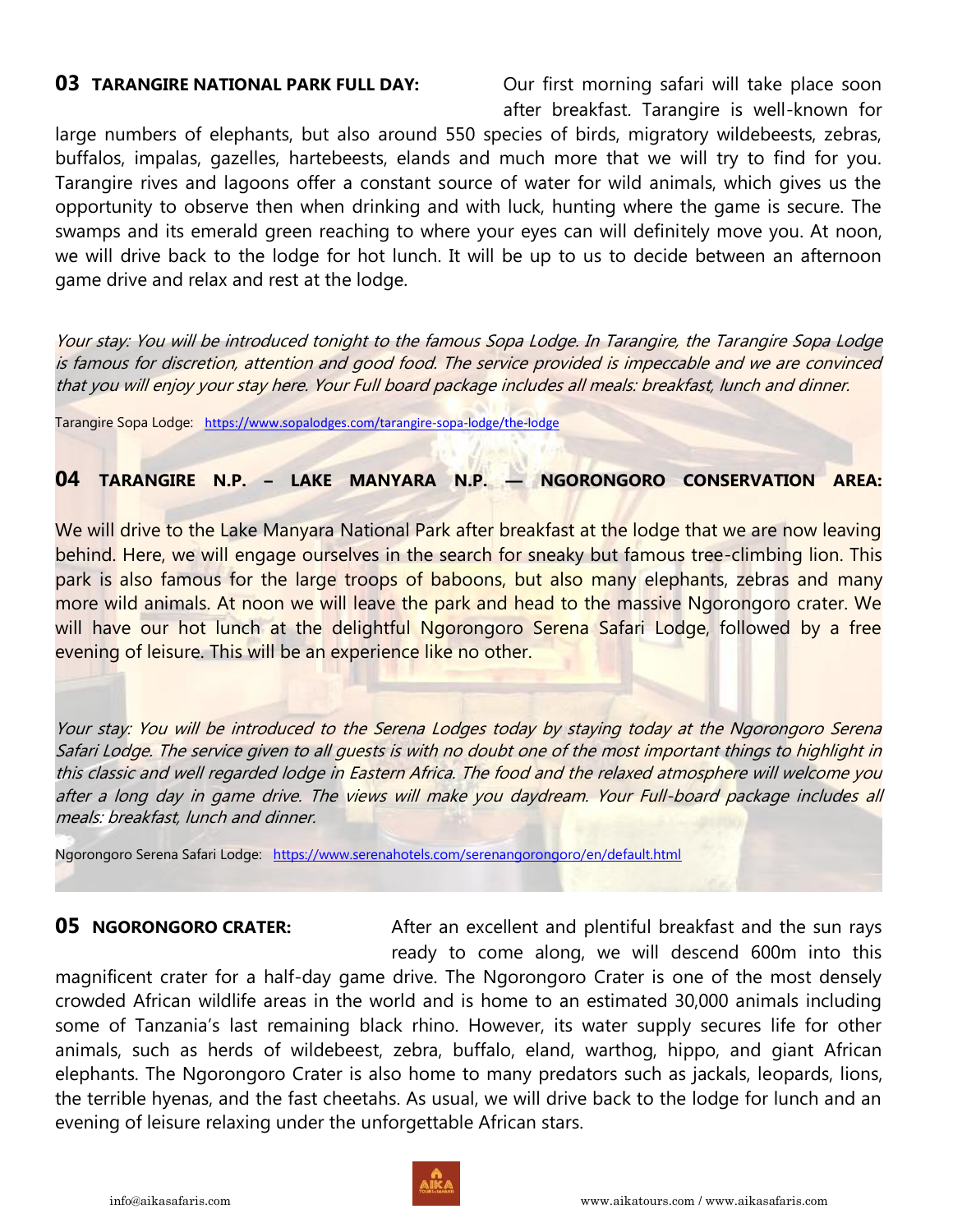Your stay: This will be your second night at the **Ngorongoro Serena Safari Lodge** and we are convinced that the rock-build rooms have called your attention, as well as the many opportunities to observe the life outside in the crater. Not too many other lodges can offer this privilege location to their guests. Your **Full**-**board**  package includes all meals: breakfast, lunch and dinner.

Ngorongoro Serena Safari Lodge: <https://www.serenahotels.com/serenangorongoro/en/default.html>

### **06 NGORONGORO – SERENGETI NATIONAL PARK:** We will be heading towards the

grandiose Serengeti National

Park after a pleasant breakfast. Leaving the highlands behind, we will descend into the heart of our lovely Africa – the Serengeti National Park. This is the place where your eyes will not reach the end of the plains, this is the land of the wildest animals on heart, this is the land where to photograph the most sticking and unforgettable sunsets. We will visit the area known as the Seronera and the Seronera River, a source of water that keeps animals coming all day long. We will be there waiting for them. At noon, we will drive to our lodge in order to enjoy a hot lunch. Afterwards, we will go back to the bush to enjoy an evening game drive until the sunset hours around the Seronera Valley.

Your stay: You will continue to stay with the 'Serena Family' while you enjoy the lodge facilities and the always surprising food. Tonight will be the night you will stay at the Serengeti Serena Safari Lodge and its peculiar guest-rooms. 'The Maasai village-inspired lodge' and its 'hut-like' rooms will be one of the highlights in our tour in Northern Tanzania. The excellent service in this lodge is characteristic and renowned among touroperators and it is never to let guests down. Your Full-board package includes all meals: breakfast, lunch and dinner.

Serengeti Serena Safari Lodge: <https://www.serenahotels.com/serenaserengeti/en/default.html>

**07 SERENGETI AND THE ENDLESS PLAIN:** Serengeti National Park is as large in dimensions as it is in variety and quantity of

its fauna. 'Endless' is the best word to describe this wonder. It is here where the Great Migration takes place, savvy, no time to lose. It is here where zebras lead thousands of wildebeest across the crocodile infested waters of the Mara River in order to do what their instincts tell them to do: to migrate. There, crocodiles have been waiting idle, not moving a bit. And they will cross regardless of the many that will perish because nature is nature and it must continue forward. Serengeti is the place where to drive straight forward and never see the end of the road. This can only be comparable to the experience that you will have here.

Your stay: This will be your second night at the magnificent Serengeti Serena Safari Lodge. As your trip advances and you are more aware of the surroundings, you will be able to enjoy the many different aspects of Africa, the colors, the food, the aroma and the service provided by a customer-oriented staff, examples of all to be found at this lodge. Your Full-board package includes all meals: breakfast, lunch and dinner.

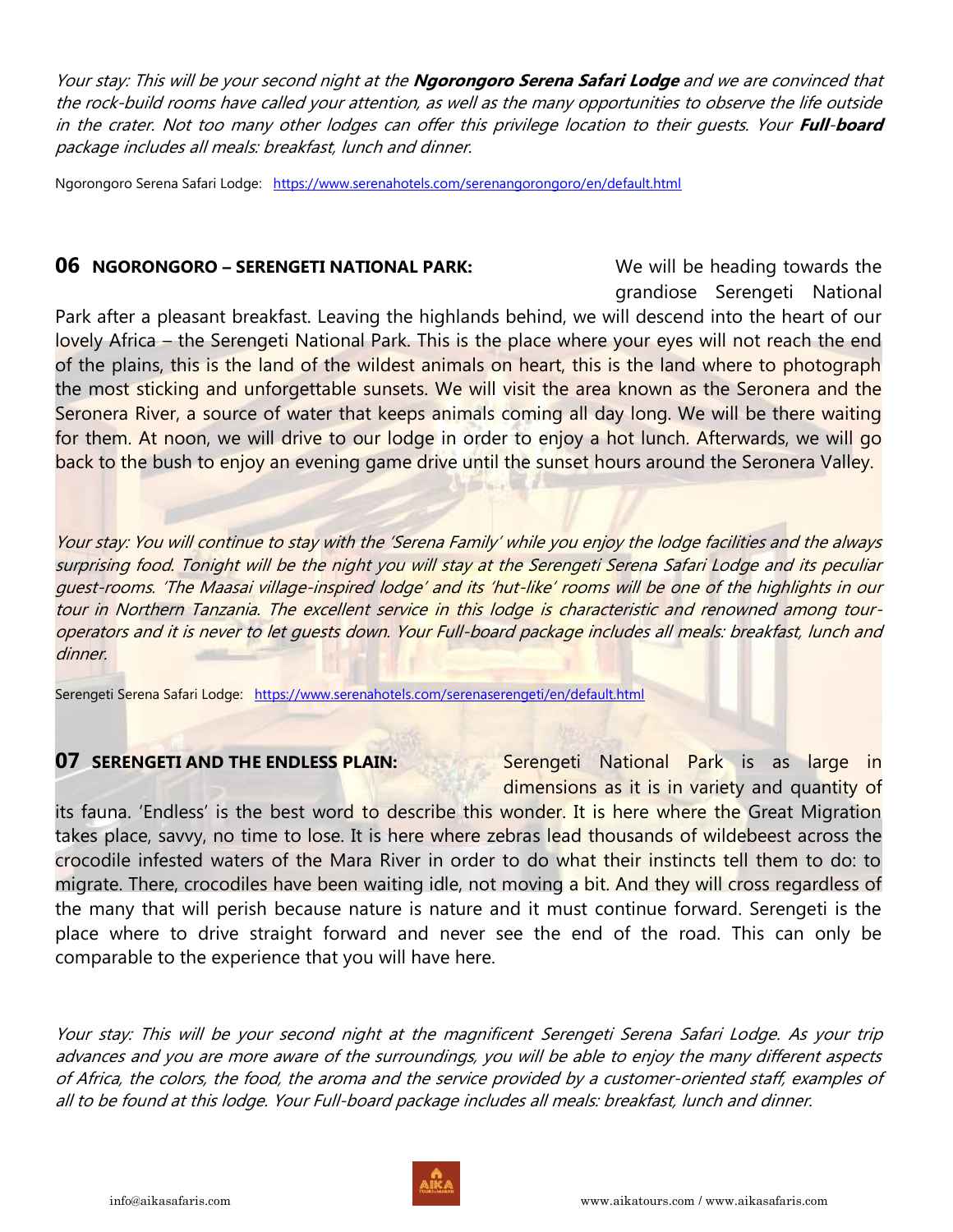**08 SERENGETI, THE ENDLESS PLAIN AND THE OPTIONAL SAFARI IN THE SKY:** Today will offer and opportunity

like no other. You can fly! You can choose to do a safari from the sky in a hot air balloon and see the amazing Serengeti National Park from above. Can you see the zebras running wild? You can watch them and photograph them from the air…those wonderful and majestic giraffes. We can arrange the time and make it work with our tour. Our tour will offer an after breakfast game drive along the Sogore River Circuit and going back to Seronera river. We will have the opportunity to see many wild animals in Serengeti, such as cheetahs, ostriches, Thomson gazelles and with luck, lions and leopards. We will go back to the lodge for lunch and go back to the bush for an afternoon game drive.

Your stay: This will be your last night at the Serengeti Serena Safari Lodge and the last night for you to enjoy the sunset in the savannah. You will take with you the sounds of the wilderness at night, when the animals are moving in the dark and we are at the lodge, surrounded by garden lights that sooths the spirit. You know that by now, you have decided that you will come back to Tanzania. We are happy to hear. Your Full-board package includes all meals: breakfast, lunch and dinner.

Serengeti Serena Safari Lodge: <https://www.serenahotels.com/serenaserengeti/en/default.html>

**09 SERENGETI — SERENGETI AIRSTRIP — KILIMANJARO AIRPORT — RETURN:** We will enjoy our breakfast in this fantastic lodge and will pack in order to leave at the agreed upon time. We will continue our safari

on the way to the Serengeti Airstrip, as we will be flying back to the City of Arusha in order to connect with our international flight. This flight will take around 2 hours.

Please note: luggage restriction is applicable to this flight: Standard Y Class - 15kg per person, Premium XL Class - 30kg per person for both carry-on and checked luggage. Your checked luggage needs to be soft-sided - no wheels / no spine, a duffel bag is recommended. A small purse/backpack is recommended as a carry-on, to keep your essentials handy (camera, passport, hat, medication, etc.).

Once back in Arusha, we will be driven to the Arusha Coffee Lodge for a hot lunch. We will be transferring to Kilimanjaro Airport for our flight back home. Our safari tour guide will be thanking you for your stay and wishing you a safe flight back home.

### **END OF SERVICES**

### **\*ASK FOR A FREE QUOTATION.**

**ACCOMMODATION:** ARUSHA: ARUSHA: Arusha Coffee Lodge or similar. TARANGIRE: Sancturary Swala Camp or similar. NGORONGORO: Ngorongoro Lemala Luxury or similar.